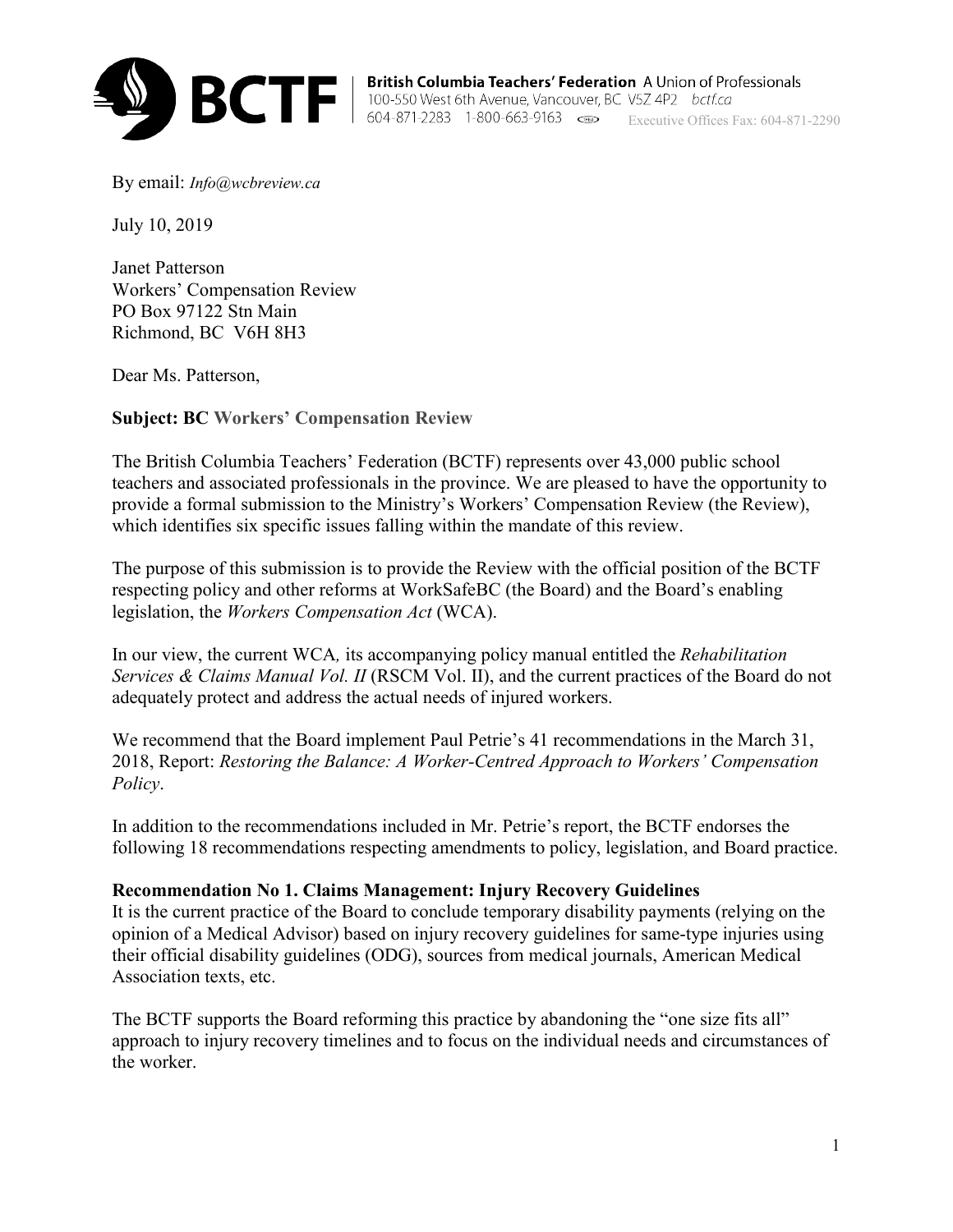Rationale: a minority of workers will have a prolonged period of recovery from their injuries. Research indicates a wide disparity in recovery times and outcomes for some injuries. This may be particularly true for head injuries, which are also known as mild traumatic brain injury (mTBI) or concussion.

## **Recommendation No 2. Claims Management: Head Injuries**

The BCTF supports the formation of a dedicated team of case managers assigned to head injury claims, as is the practice with activity-related soft tissue disorder claims, mental health claims, and the new traumatic (violent) injury claim team.

Secondly, the BCTF supports the Board adopting a shift in practice by recognizing the complexity of head injury/mTBI through adoption of a multidisciplinary approach to rehabilitation, which recognizes the value of not only physicians and neurologists, but otolaryngologist/ear, nose, and throat (ENT) specialists, physiotherapists, optometrists, ophthalmologist/neuro-ophthalmologists, psychologists, etc.

Thirdly, the BCTF supports the Board putting into practice an individualized approach to claims management focusing on the individual needs and circumstances of the worker, and providing, as needed, multi-modalities of treatment for head injury/mTBI.

Finally, the BCTF recommends the Board abandon a "one size fits all" approach to injury recovery. Research suggests gender differences in the susceptibly, severity, duration of head injury/mTBI, and wide variance in recovery times among the head injury population.

# **Recommendation No. 3 Mental Health Claims: Threshold for Claim Acceptance**

It is the current practice of the Board that mental disorder claims require that the traumatic events/work-related stressor be "unusual" to meet the threshold for acceptance.

The BCTF supports Paul Petrie's recommendation, specifically to remove the word "unusual" and to include a subjective element to the definitions under the policy.

Rationale: amending policy to remove "unusual" from the definitions will improve mental health claim adjudication. The present definition suggests that traumatic and stressful events have become normalized in the work environment; for a teacher, this may mean aggressive or otherwise unmanageable behaviour by students would be excluded from compensation.

### **Recommendation No. 4. Mental Health Claims: Post-traumatic Stress Disorder (PTSD)**  It is the current practice of the Board that a presumption exists in favour of coverage for first responders diagnosed with PTSD.

The BCTF suggests that this presumption should also apply to teachers.

Rationale: teachers, in their unique work environment, are exposed to significant levels of violence and/or trauma, e.g., from students. The education sector is second only to the health care sector in the number of violence-related time-loss claims. According to the Board's Statistical Services, Business Information & Analysis Department, 153 time-loss violence claims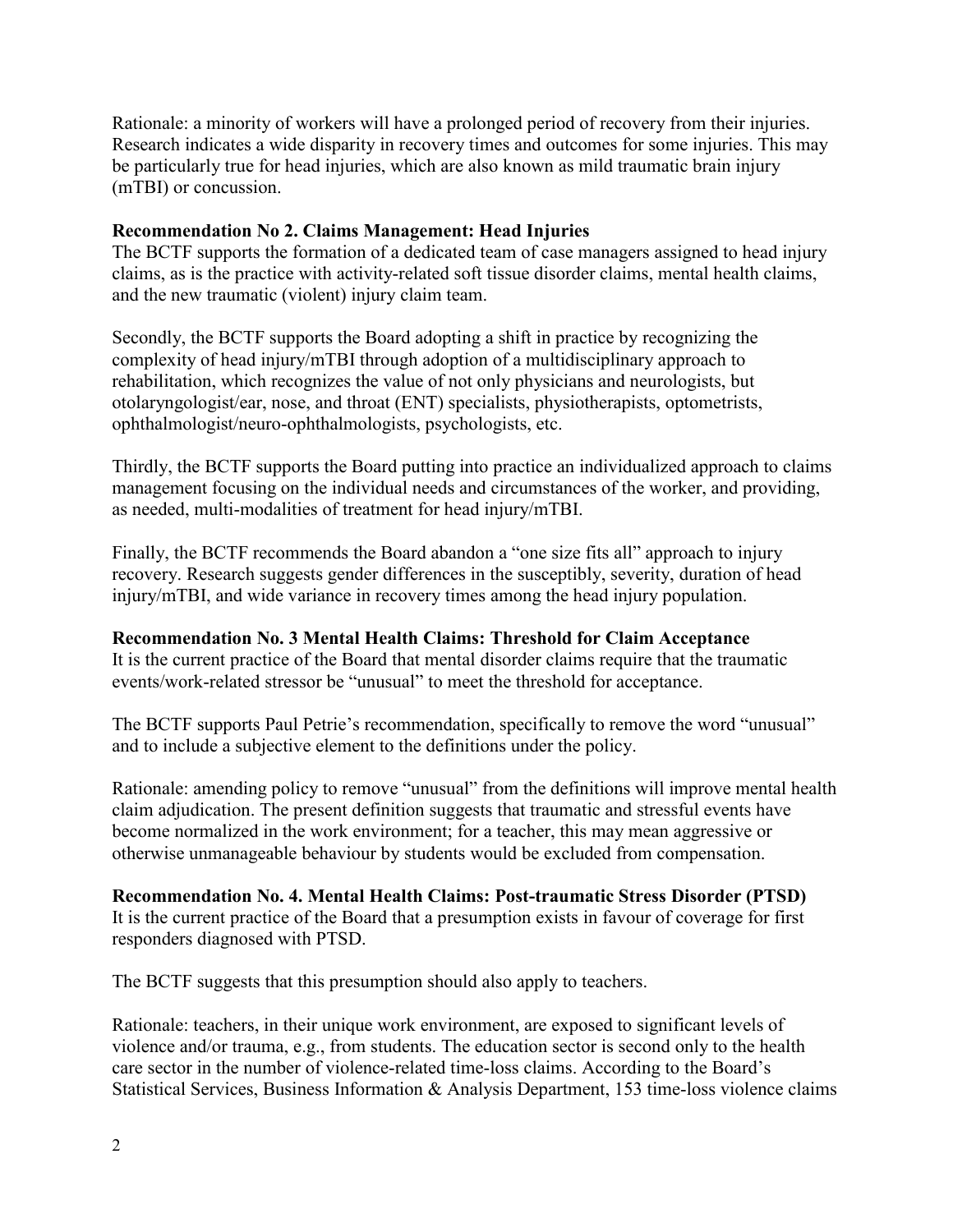filed by teachers were accepted between 2014–2018, with 6,448 work days lost under these claims, that is an average of over 42 days of work lost per claim. If the legal presumption in favour of coverage were extended to teachers, it would mean more teachers diagnosed with PTSD would become eligible for much-needed coverage by the Board.

### **Recommendation No. 5 Mental Health Claims: Bullying and Harassment**

Under policy, it is the current practice of the Board to set a high bar for claim acceptance of mental stress due to bullying and harassment. Under the Board's current definitions, interpersonal conflict, bullying, and harassment are not generally considered significant unless the conflict involves behavior that is considered threatening or abusive.

The BCTF supports the adoption of a more flexible approach which considers the differential impact actions and statements will have on an individual, i.e., the subjective experience of the worker. Instances of bullying and harassment can be much more nuanced than a direct threat or an explicitly abusive statement or action.

Due to their sensitive nature, when adjudicating bullying and harassment claims, we suggest that Board Officers be directed to take the least invasive investigative approach possible to competently adjudicate the claim. For example, many if not most decisions regarding benefits entitlement can be made after obtaining disclosure from the worker's mental health practitioner and from interviewing the worker. Third-party investigation reports and independent psychological assessments should only be used for claim adjudication when absolutely necessary.

### **Recommendation No. 6 Activity-related Soft Tissue Disorder (ASTD) Claim Adjudication**

As with mental health claims, under policy the Board currently sets a high bar for acceptance of ASTD claims. Application of claim adjudication policy involves a complex analysis of risk factors as well as the study of the mechanics of the employment activity in question, usually through a worksite evaluation.

The BCTF supports the simplification and streamlining of ASTD policy as well as the improvement of the investigative process.

Rationale: the high threshold for claim acceptance creates a barrier to claim acceptance, denying many workers much-needed support. Anecdotally, workers complain about the efficacy of the ASTD worksite evaluation, reporting that the process lacks thoroughness and that the evaluation may last as little as 10 minutes. This evidence is then relied upon by a Board Medical Advisor when opining on work causation.

### **Recommendation No. 7 Health Care Benefits: Medical Cannabis**

It is the current practice of the Board's Evidence Based Practice Group to reject cannabis as an effective treatment except to treat/alleviate the symptoms of epilepsy and some occupational cancers.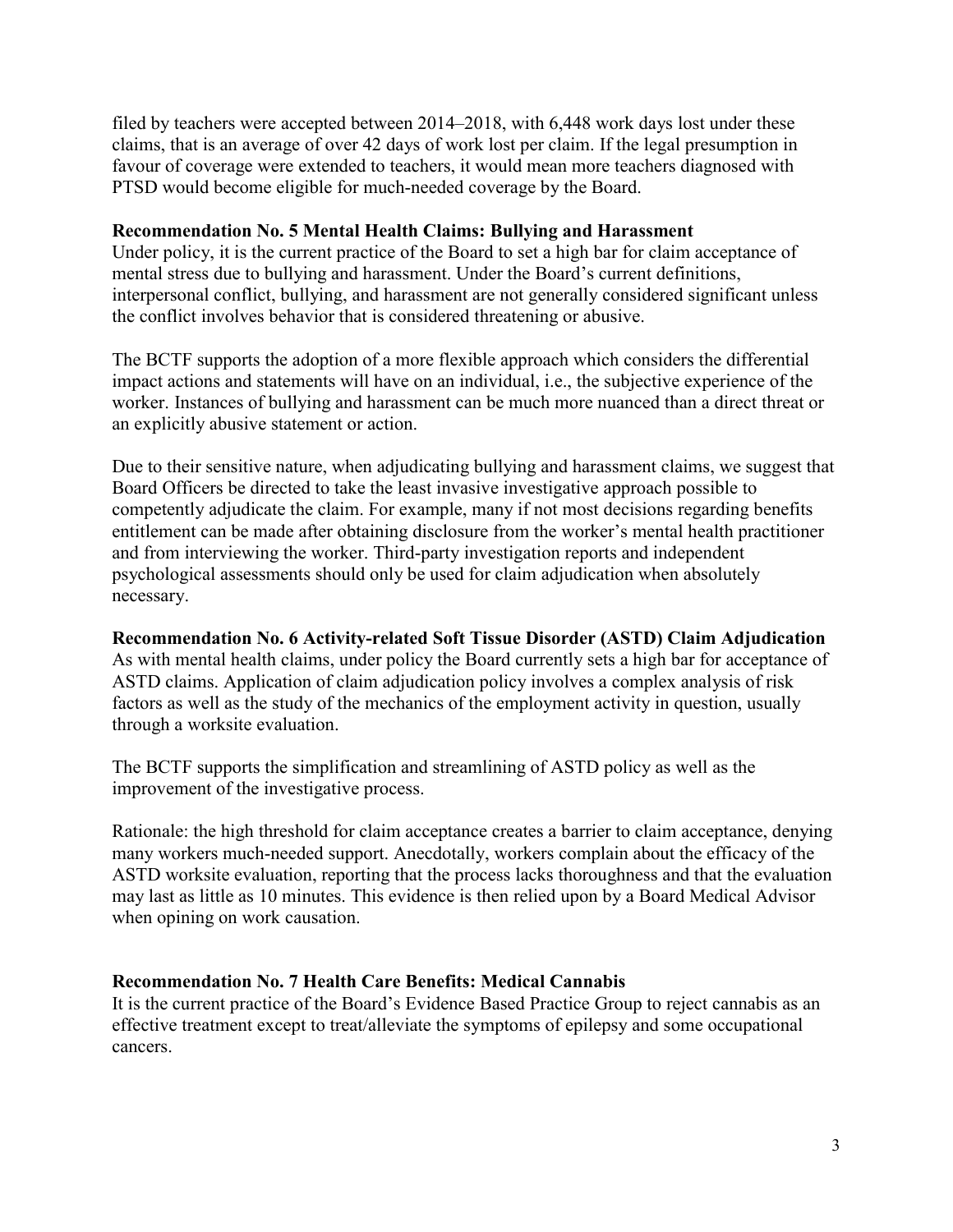The BCTF recommends that the Board immediately implement a flexible, case-by-case approach to medical cannabis requests, relying on the statements of the worker and the worker's attending physician as to the efficacy of medical cannabis. The Board should make good faith efforts to research the efficacy of medical cannabis with the goal of adopting fair, objective measures for when to authorize prescription coverage of medical cannabis and its derivatives.

Rationale: there is a lack of empirical peer-reviewed research studies that suggest cannabis is effective to treat or alleviate the symptoms of conditions such as chronic pain. However, empirical research studies are generally funded by the pharmaceutical industry. Since the pharmaceutical industry has not ventured into the patent market in cannabis until very recently, there has been a lack of economic incentive for the pharmaceutical industry to research the efficacy of medical cannabis to treat conditions such as chronic pain. Given the widely recognized negative health consequences of other treatments (such as opioids or nonsteroidal anti-inflammatory drugs), our position is that it is in the public interest to give workers a choice.

#### **Recommendation No. 8 Health Care Benefits: Vision Therapy**

It is currently the practice for many Board Medical Advisors, such as ophthalmologists, to reject vision therapy as an effective health care treatment.

The opinion amongst Board Medical Advisors (MAs) is divergent as to whether vision therapy is an effective treatment for head injury and visual/vestibular problems. Accordingly, the Board is inconsistently adjudicating access to this treatment—some MAs will approve it while others reject it outright, so whether a worker will gain access to this expensive treatment is "luck of the draw."

The BCTF recommends that the Board immediately implement a flexible, case-by-case approach to vision therapy requests, relying on the statements of the worker and the worker's attending optometrist or ophthalmologist as to the efficacy of vision therapy. The Board should make good faith efforts to research the efficacy of vision therapy and train medical advisors to apply a consistent approach.

Rationale: many members of our union report benefits from vision therapy treatment from optometry doctors who are experts in their field, such as Dr. McCrodan and Dr. Rollett. In most current cases, vision therapy must be funded by the union and/or the worker.

### **Recommendation No. 9 Health Care Benefits: Continuity of Treatment for Permanent Conditions**

It is the current practice of the Board (based on Medical Advisor opinion) to conclude health care benefits when the worker's condition is deemed permanent. The Board has many rationales for concluding health care benefits. For example, benefits are often concluded if the worker has been provided a "home exercise" program by the physiotherapist or if the worker's condition isn't expected to significantly improve. Therefore, there will be minimum benefit from ongoing treatment, or, conversely, the worker has been receiving treatment for an extended period of time with little noticeable or measurable improvement in their condition.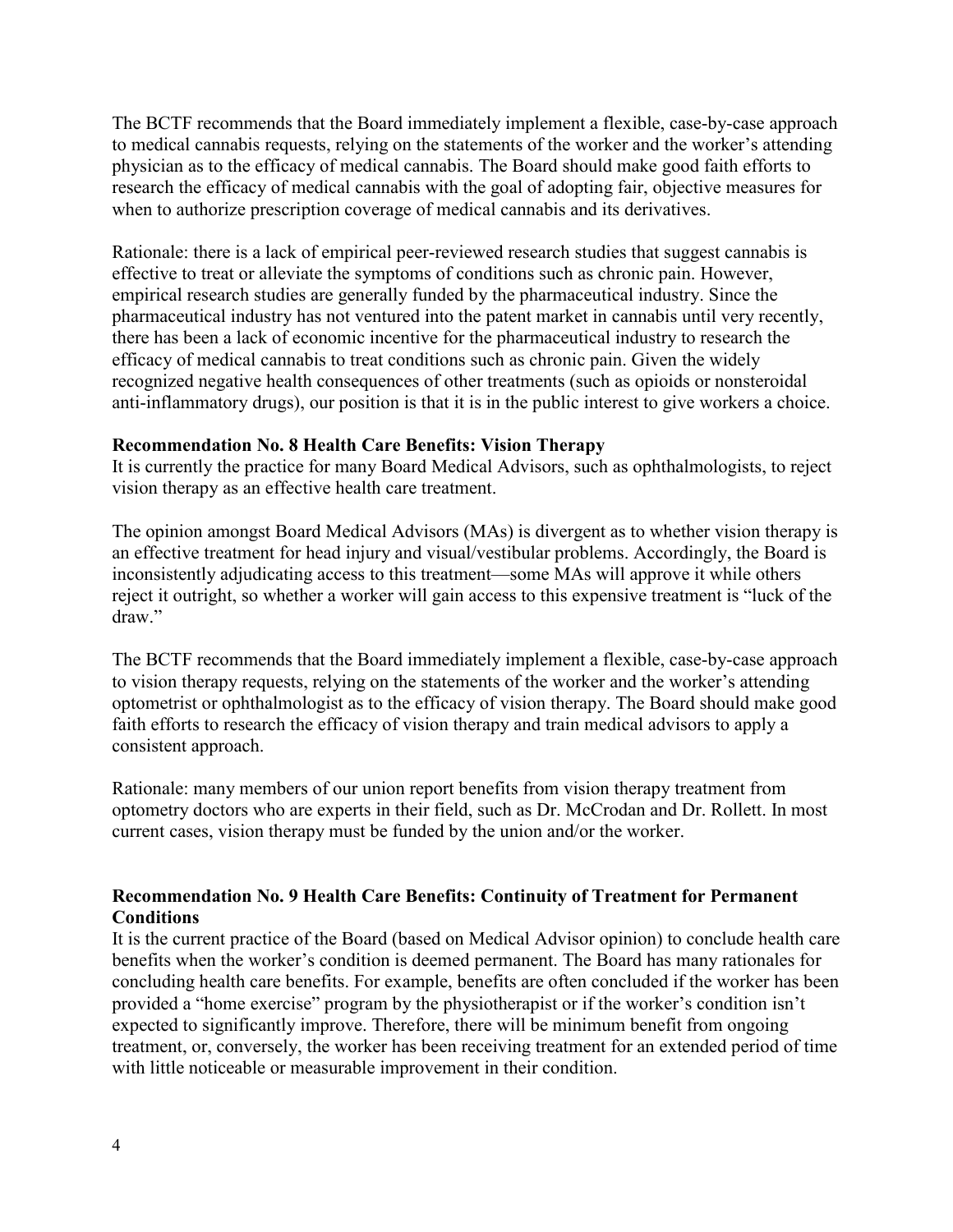The BCTF supports continuity of health care treatment when a condition has become permanent, when it is appropriate to do so.

Rationale: workers often do not have the space, equipment, or skills to follow an exercise program in their own home. The Board does not normally pay for fitness memberships, which allow workers access to gym space and equipment. Ongoing health care treatment may be necessary to maintain the worker at a medical plateau; many workers complain that their condition deteriorates when health care treatment is discontinued.

# **Recommendation No. 10 Health Care Benefits: Multidisciplinary Approaches to Health Care Treatment**

It is the current practice of the Board to pay for only one modality of treatment, despite many workers benefitting from a multidisciplinary treatment approach.

Workers who are admitted into Board-sponsored rehabilitation programs are normally provided with multidisciplinary treatment, so the Board recognizes the efficacy of a multidisciplinary approach to rehabilitation and health care treatment.

The BCTF recommends that the Board fund the optimal number of treatment modalities specific to the individual needs and circumstances of the worker, relying on the advice of the attending physician.

# **Recommendation No. 11 Pension Awards: Duration of Payment to Age 75**

The current Board practice is that permanent partial disability and loss of earnings awards are payable to a standard age of retirement, age 65, unless certain conditions are met.

The BCTF recommends that these awards be payable to at least age 75. The Board should accept post-injury evidence and intention to reflect that a person may have to work longer than they originally planned due to their injuries and absence from the workforce.

Rationale: workers are remaining in the workforce for longer durations due to a variety of factors, including cost of living, limited retirement savings and, higher life expectancy. Many workers who face long-term disability from the workforce due to their injuries have reduced retirement savings.

### **Recommendation No. 12 Changes to the Maximum Wage Rate**

It is the current practice of the Board to set a maximum wage rate which is adjusted annually using the cost-of-living adjustment (COLA).

The BCTF supports an increase to the ceiling or an elimination of the maximum wage rate, which currently sits at \$84,800 (2019).

Rationale: workers with higher earnings that exceed the maximum wage rate are penalized financially by the wage rate ceiling. These workers suffer a greater loss of earnings as they are not truly compensated at 90% of their net earnings.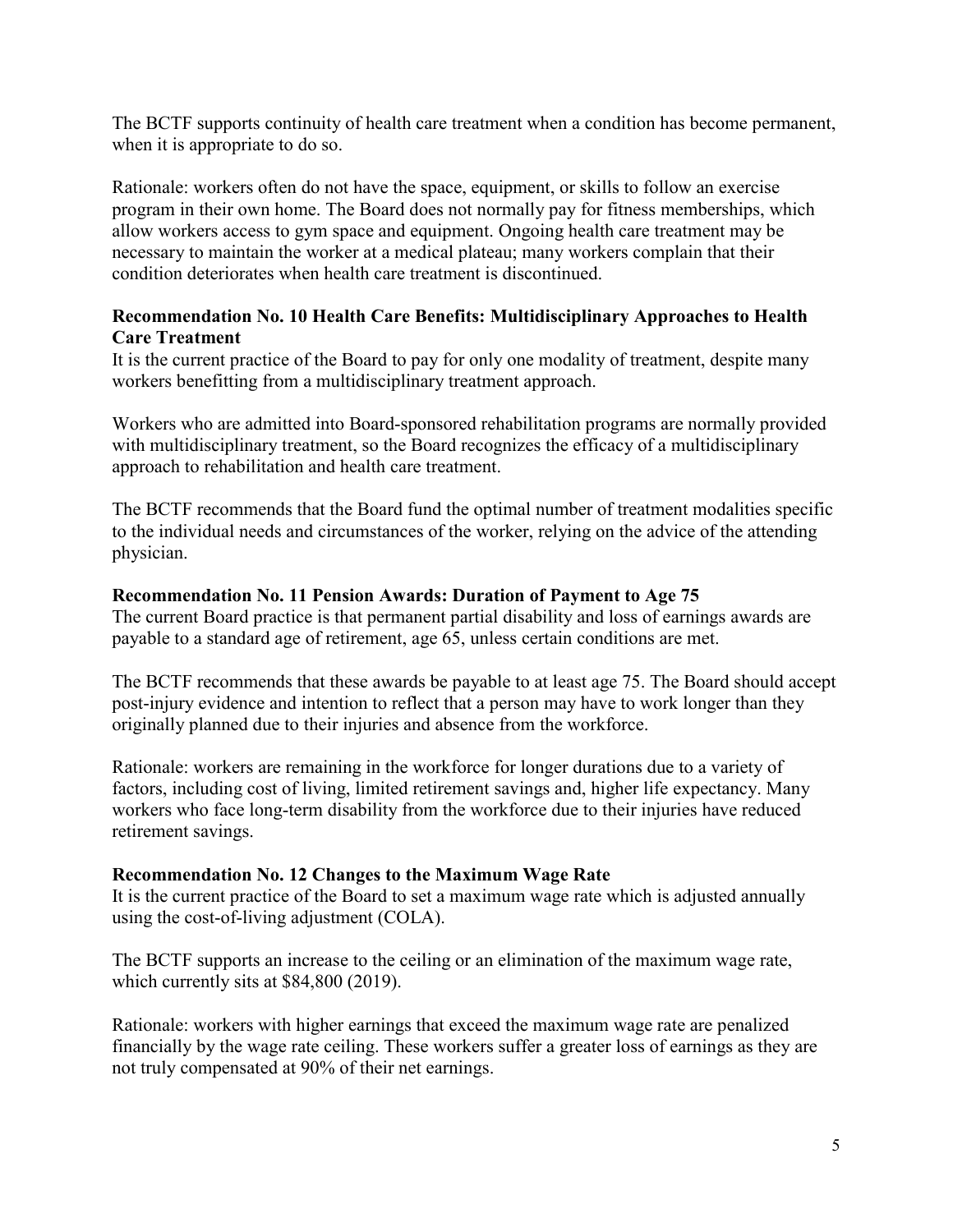## **Recommendation No. 13 Payment of Interest on Retroactive Benefits**

It is the current practice of the Board that no interest is payable on retroactive awards.

The BCTF recommends that the WCA be amended to include payment of a reasonable rate of interest on retroactive financial awards, including temporary wage loss, permanent partial disability, and loss of earnings awards.

Rationale: workers who have payments withheld while participating in the appeal process are unduly penalized financially, as they may wait up to several years for rightful payment of wage loss, permanent disability, and loss of earnings awards.

#### **Recommendation No. 14 Legal Standing in Administrative Appeals**

It is the current practice under the WCA that the employer, the worker, and/or their surviving dependent(s) have legal standing to initiate and participate in reviews and appeals of Board compensation decisions. The employer also has legal standing to initiate and participate in appeals of relief of cost decisions. Workers and their surviving dependents are not a party to relief of cost appeals.

The BCTF recommends an amendment to the WCA by removing the legal standing of the employer from the appeal process for compensation matters.

Rationale: it is debatable whether employer participation in compensation appeals adds any value to the process. Compensation decisions, and the appeals of these decisions, have a disproportionately greater financial impact on individual workers than on organizations. Employers can unduly cause delay in payment of financial and health care entitlements by appealing compensation decisions, even when there is no merit to the appeal. It is therefore in the best interest of workers that employers have no legal standing to initiate or participate in appeals of compensation matters.

### **Recommendation No. 15 Independence of the Appeal Bodies**

The Review Division is vested as the first level of appeal under the WCA. The Review Division is a department of the Crown Agency, WorkSafeBC. The Workers' Compensation Appeal Tribunal (WCAT) is vested as the second and final level of appeal under the WCA. Unlike the Review Division, the WCAT is a Crown Agency independent of WorkSafeBC.

The BCTF supports the appointment of an independent examiner to study the feasibility and desirability of making the Review Division an independent Crown Agency.

Rationale: the Review Division is a division of the Crown Agency that it deliberates on. The lack of independence of the Review Division creates an apprehension of bias. The Government of BC should examine whether it is in the public interest, and more consistent with the duty of fairness, that both WCAT and the Review Division be wholly independent of WorkSafeBC.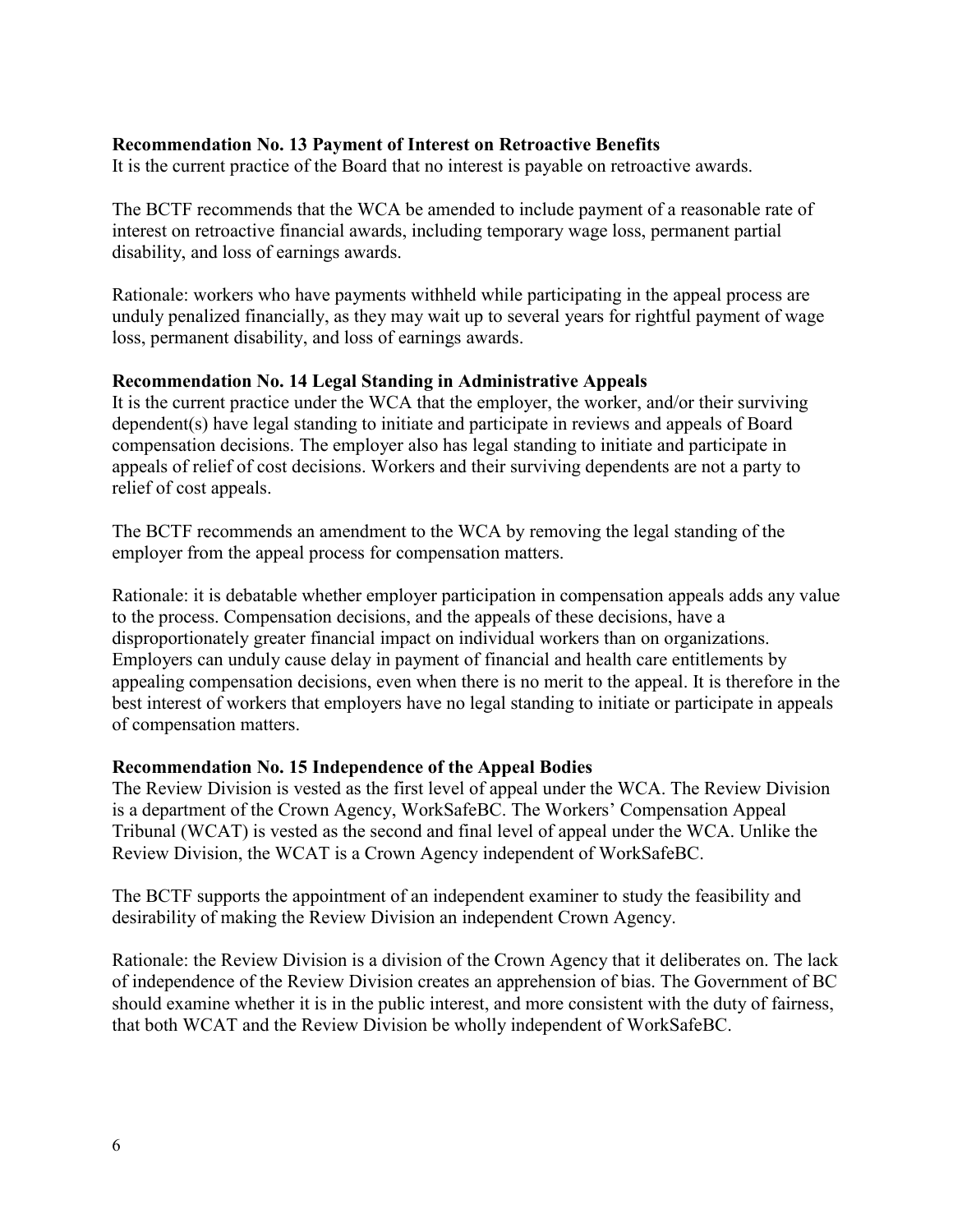### **Recommendation No. 16 Reforming the Structure and Function of the Appeal System**

The BCTF supports the appointment of an independent examiner to study the structure and function of the workers' compensation appeal system, with the objective of improving its efficiency and effectiveness.

Rationale: appeals of Board decisions may take several years before they are finally resolved. The appeal process has been criticized as being overly complex and/or ineffective for both workers and employers. While the Review Division has implemented technology enhancements to improve service delivery, the WCAT lags far behind in adopting technology or making other changes to enhance service delivery. An independent examiner should look at reforming the appeal system to improve the efficiency and effectiveness for the benefit of workers and other stakeholders.

## **Recommendation No. 17 Procedural Changes to the Decision-making Process in WCAT Appeals**

It is the current practice of WCAT that the vast majority of appeals before the Tribunal are adjudicated by a panel of a single decision maker called the Vice-Chair.

The BCTF recommends that appeals before the WCAT should be adjudicated by a panel of three decision-makers.

Rationale: prior to legislative amendments implemented in 2003, many appeals were adjudicated by panels of three decision-makers. The WCAT is the final level of appeal in the administrative tribunal system established to resolve disputes over workers' compensation matters. Decisions of WCAT are final and binding, with very limited grounds for judicial review.

As decisions of the WCAT can have significant financial repercussions on the workers impacted, the decisions of the Tribunal are too important to leave in the hands of a single decision-maker. It is in the public interest and consistent with the principles of natural justice to increase the accountability of the Tribunal by requiring three-person panels for WCAT appeals.

### **Recommendation No. 18 Legislate a Duty to Accommodate under the WCA**

There is currently no legislative duty under the WCA for employers to accommodate injured and permanently disabled employees.

A duty to accommodate creates an obligation on the part of employers to modify their policies or practices to allow disabled workers to return to the workplace and participate fully. The duty to accommodate is enshrined in Canadian human rights law.

The BCTF recommends that the WCA be amended to include a duty for employers to accommodate injured workers, and that this be reflected in any revisions to policy.

Recent jurisprudence provides further guidance on this issue. In *CNESST v. Caron, 2018 SCC 3*, the Supreme Court of Canada upheld an earlier decision of the Quebec Court of Appeal respecting an employer's duty to accommodate. This decision confirmed that an employer has a duty to accommodate a worker who has suffered an employment injury, while both Quebec's